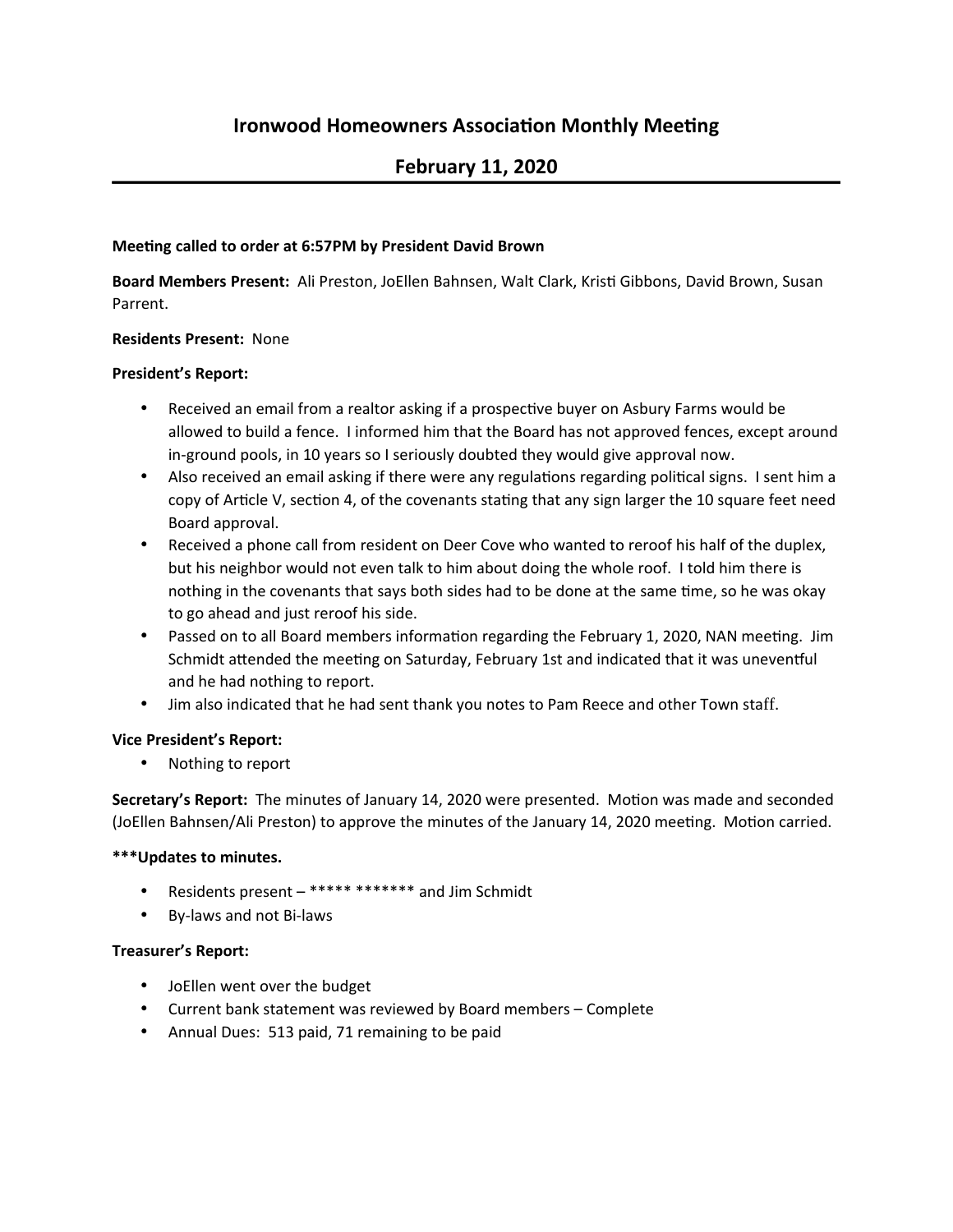#### **Beautification Report:**

• Nothing to report

#### **Communications Report:**

- January unique visitors and total number of visits to the ihoa.org website was up above the yearly averages for those categories. This may be due to the increased interest in the by-laws.
- Susan is going over residents' comments and pull out comments for covenants so they can be added to the newsletter.

#### **Covenant's Report:**

- Susan Two letters went out to residents second letter for garbage cans in front of house and second letter for enclosed work trailer in driveway.
- Deer Cove resident asked about replacing just half of roof.
- Haverhill house asked about fences and were told not likely. Sold in days.
- Whispering Pines house that has trailer that was reported. Susan following up.
- Letter will be sent to resident for sign in yard because of size restrictions.

#### **SUV & Government Report:**

#### **At-Large Member Report:**

#### **Newcomers Report:**

Running out of notepads for Newcomer gift bag. Unanimous vote on new logo design on notepad. ProType bids for note pads: 100 pads (50 sheets/pad) - \$141.00, 150 pads - \$192.00

#### **Old Business:**

- Foxwood resident requested a 6 ft fence when replacing instead of the 4 ft fence. For security reasons, Ironwood Gardens residents walking pets and cutting through. Also, headlights flashing into houses. This will be allowed since berm is unique situation. David will contact a few residents in that section for recommendations.
- Oct 1, 2019 when we met with attorney. We were talking about the interpretation of covenants by the board. David will put it in newsletter about the interpretation of the fence rules and pickup rules

#### **New Business:**

- March 10 @ 6:30pm Annual audit committee. \*\*\*\*\*\*\* \*\*\*\*\*\*\*, Walt Clark, Ali Preston
- All covenants and by-laws need to be revisited
- Spoke of mailboxes leaning or rusty
- By-law review committee  $-$  definition of proxy and ballots. 1 vote per lot.
- Change our proxy/ballot to simplify.
- Note the definition of Covenants and By-laws and committee will only be By-laws.
- Ask how long they have lived here, name, address, email. Brief statement on why you want to be on committee. March  $9<sup>th</sup>$  deadline. April and May committee, June/July vote.
- David will be the board member on the committee. Susan made motion and Walt seconded.